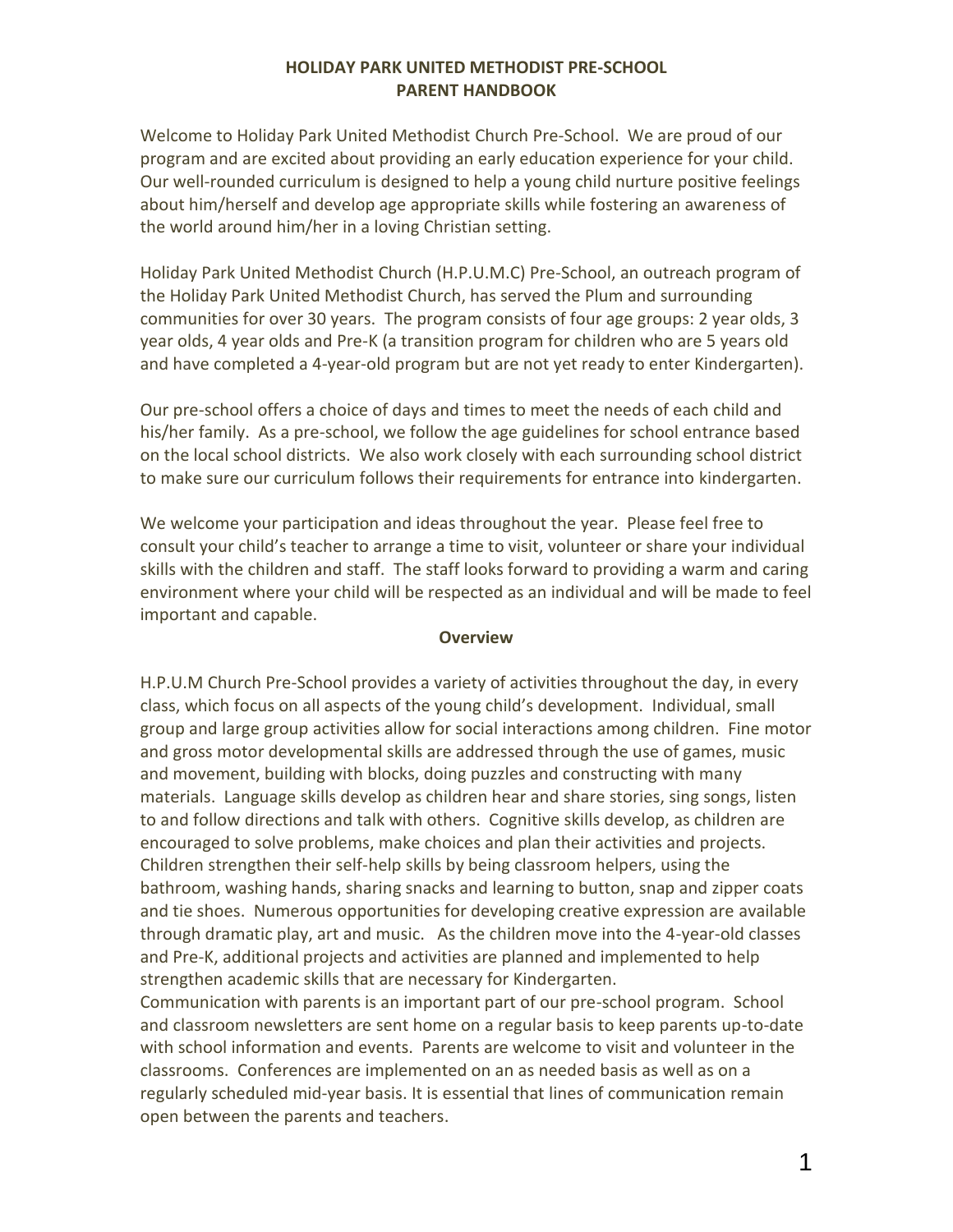#### **Arrival and Dismissal**

Please be prompt with drop-off and pick-up of children. Pre-School staff will be present at the Pre-School door (lower level parking lot) at arrival and dismissal time. Pre-School staff will greet children and take them to their rooms AND bring them to the parking lot at dismissal time. For everyone's safety, if a child arrives late, a responsible adult MUST walk the child into the classroom. Please call the Pre-School office (724-733-7953) if late arrival or pick-up is anticipated. Please be considerate – our teachers have other commitments and responsibilities after school ends and cannot wait for late pick-ups. The teachers need to be notified of those people responsible for pick-up of children, including carpools. Please notify the Pre-School in writing of any custody issues regarding a child and school dismissal. In case of an emergency which creates a change regarding pick-up, please call the Pre-School (724-733-7953) and leave a complete and appropriate message regarding person, relationship, make and color of car, etc. so this person is properly identified. A child will not be released to any adult for whom the Pre-School does not have authorization. The complete cooperation of everyone regarding these matters will help provide a safe environment for all of the children.

All parents, grandparents and caregivers need to be aware of the Pre-school guidelines for safe drop off and pick-up of children.

1. Please arrive NO EARLIER than 5 minutes before your child's arrival and dismissal time. Classes arrive at 9:00 AM, 9:15 AM, 12:15 PM and 12:30 PM and dismissals occur at 11:00 AM, 11:15 AM and 11:30 AM, as well as 2:15 PM, 2:30 PM and 3:00 P.M. Drivers are not able to line up 15 or 20 minutes prior to dismissal time, as this does not allow for the SAFE and APPROPRIATE dismissal of earlier classes. PLEASE DO NOT gather (especially with strollers) in the walkway immediately outside the school doorway, as it is difficult to dismiss the children, as well as confusing and overwhelming for the staff and children. Your full cooperation is needed for this system to work in a SAFE and smooth manner.

- 2. PLEASE DO NOT PASS ANY CAR in the loading/unloading driveway (SAFE ZONE) OR parking lot. DRIVE FORWARD ONLY – never back out of our LOT or DRIVEWAY. We want ALL CHILDREN AND PARENTS (and car doors) to be SAFE. PLEASE BE PATIENT AND COURTEOUS!!!!
- 3. Please remember to enter our parking lot ONLY from the entrance on SANDUNE DRIVE and circle around the front of the church to our lower level parking lot. PLEASE DO NOT enter our lot from the DRIVEWAY, which enters off of CAPE COD DRIVE (this driveway is for church use only).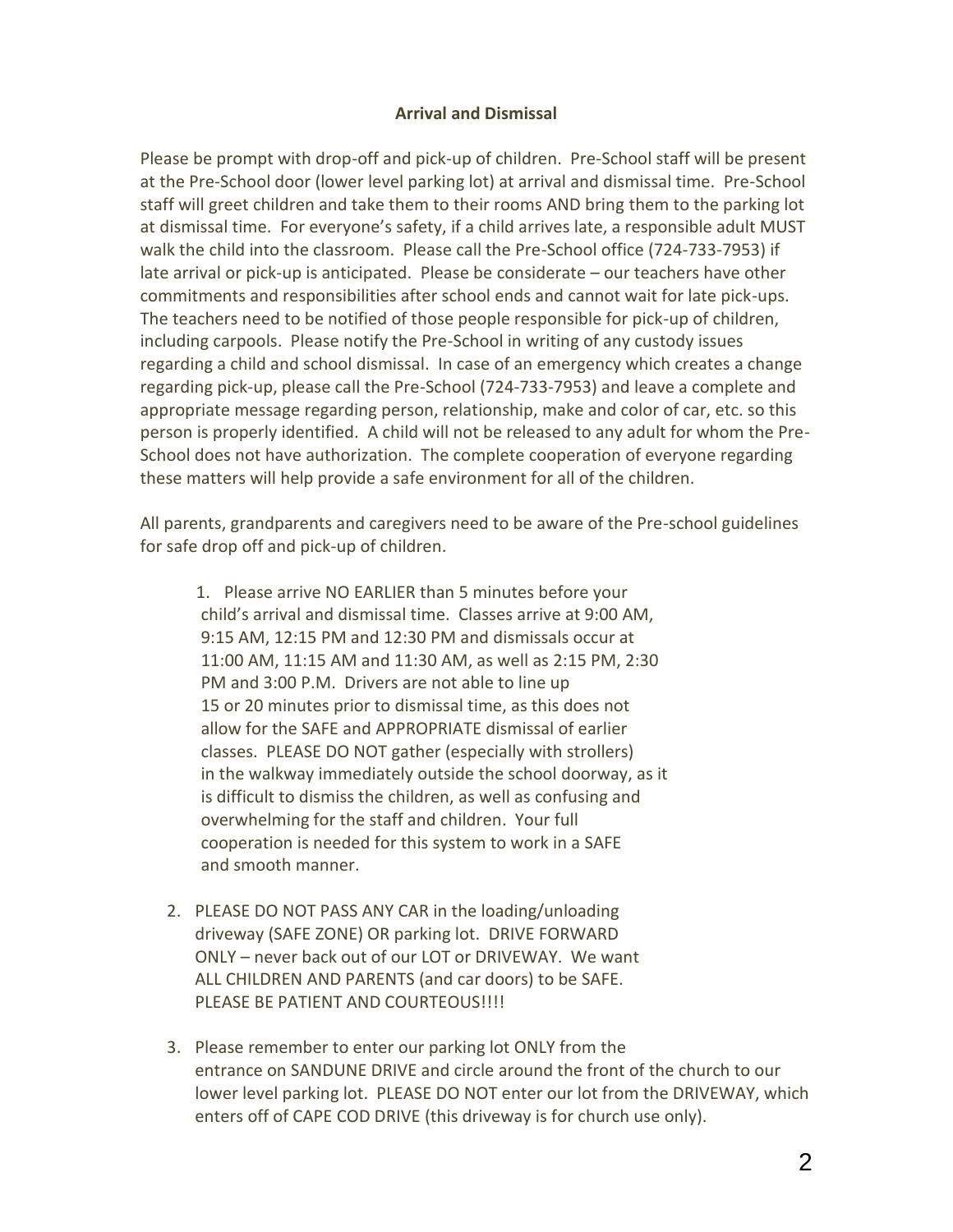- 4. When approaching our school doorway, please pull your car as close as possible to the STOP SIGN (leading to Cape Cod Drive.) There should be space for 5 or 6 cars to line up in the driveway between the STOP SIGN and the beginning of the parking lot. ONLY when your car is in this SAFE ZONE (from the STOP SIGN to the START OF THE PARKING LOT), should you allow your child exit or enter your car. Please do not leave your car to deliver or pick up your child unless you are stopped in the SAFE ZONE or if you have parked your car in a lined parking space in one of the church lots. PLEASE DO NOT BLOCK ANY PARKING LOT ENTRANCES.
- 5. After the cars in the SAFE ZONE have dropped off or picked up children, those 5 or 6 cars will pull away and the next 5 or 6 cars will pull into position. PLEASE REMAIN IN YOUR CAR UNTIL IT IS YOUR TURN TO STOP IN THE SAFE ZONE to drop off or pick up your child!
- 6. If you would like to walk your child into school at arrival time or come to the door at dismissal time, please remember that you MUST PARK IN AN APPROPRIATE PARKING SPACE in one of the church lots – NEVER in the driveway or in the middle of a parking lot!
- 7. Please, please, please be cautious and courteous in our parking lot. EVERYONE NEEDS to be PATIENT for all of our children, parents and staff to be SAFE.
- 8. Please contact the Director or your child's teacher if you have additional concerns regarding safety during arrival and dismissal time. Families or drivers will be contacted during drop off or pick up, by phone or by letter when the parents or caregivers are not following the safety guidelines.
- 9. PLEASE SHARE THIS INFORMATION WITH ALL OF YOUR DRIVERS TO KEEP OUR PRE-SCHOOL A VERY SAFE PLACE!

#### **\*Pre-School Pathway\***

To alleviate some of the congestion during morning drop-off and pick-up times the upper doors near Wesley Hall (the gym) will be open for your use. When dropping your child off please park your car and walk your child down to their classroom. At pick time you may park your car and walk down to the dismissal hallway and ask the assistant to release your child. You may then leave the parking lot using the Sandune Drive exit to avoid getting into the line.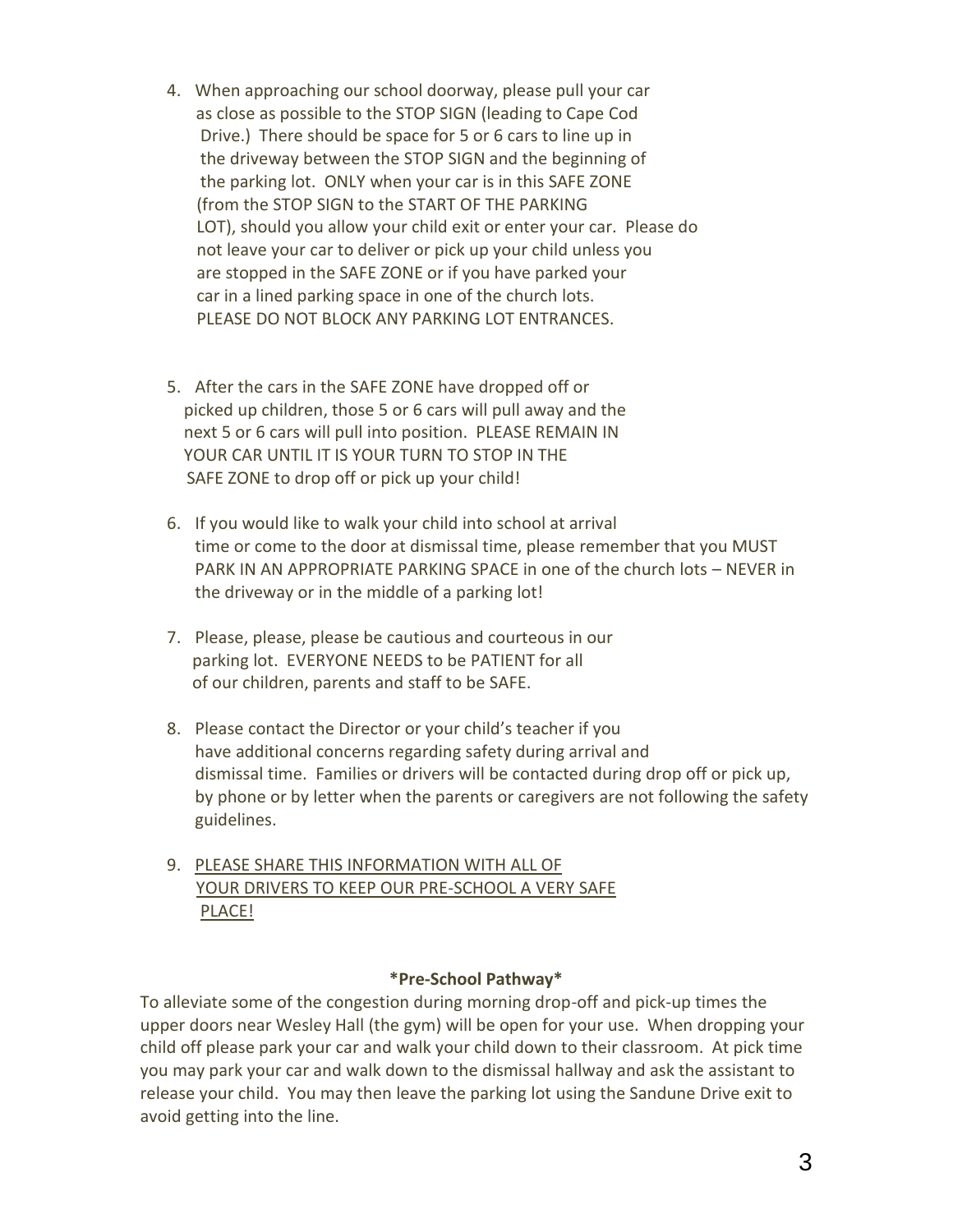# **Tuition and Financial Information**

H.P.U.M Church Pre-School is funded only by monthly tuition payments. Therefore, in order to meet our monthly financial responsibilities, we must receive tuition payments by the first of each month. If a family is unable to make tuition payments, it is essential to notify the Director. If a payment is not received on time,  $a \leq 5.00$  late fee will be due. The Pre-School Board will make decisions regarding the removal from school of those students whose families have not paid tuition. Families are responsible for paying each month's full tuition, whether the child attends one day or every day (due to illness or vacation).

Tuition is paid for nine (9) months, August through April. Tuition for each class may be adjusted on a yearly basis. If a child is enrolled any time after the September starting date, the tuition payments will be based on the number of months the child attends.

Tuition payments need to be mailed, along with the payment coupon, to:

# **H.P.U.M Church Pre-school/Tuition 81 Sandune Drive Pittsburgh, PA 15239**

Tuition may be delivered to the Pre-School Office or Church Office. Please DO NOT send the payment to school with a child or give it to the teaching staff. However, you may give the payment to Holly Cook directly.

# **Checks need to be made payable to H.P.U.M.C Pre-School.**

# **Illness and Absences**

Young children often become ill during their first few years in a school or group experience. At H.P.U.M Church Pre-School, children are reminded to cover sneezes and coughs and are encouraged to wash hands often to prevent the spread of germs. However, children will still acquire various illnesses from school friends as well as from other people and places. It is essential for parents to keep their children at home if they have a fever, intestinal upsets or viruses, unidentified or contagious rashes, or any infections or severe colds which make the children extremely tired or uncomfortable.

Please call the Pre-School and leave a message if a child will be absent from school. Please remember, when in doubt, keep an ill child at home. It is nice to share…but not illnesses. Please help us keep everyone healthy!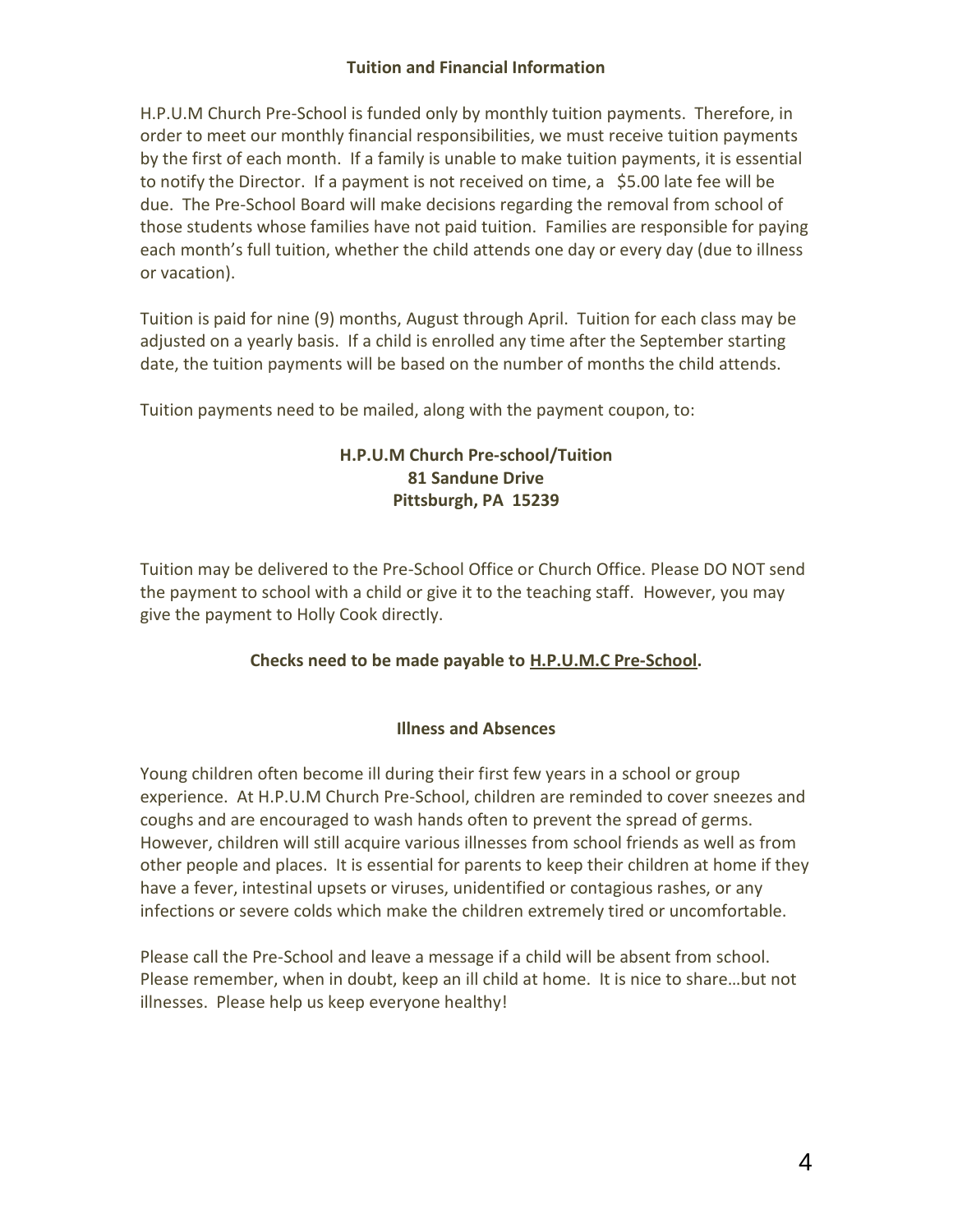#### **HPUMC Preschool Parent Advisory Committee**

In an effort to enhance our students' overall pre-school experience, the Parent Advisory Committee's goal is to help fund student enrichment activities as well as to aid in the purchase of necessary equipment, supplies, and training for staff members. This committee also is in place to provide necessary feedback from parents directly to the school. In the past, the Parent Advisory Committee has succeeded in acquiring supplies through participation in Campbell's Labels for Education program and Giant Eagle's Apples for the Students program, and raising monies through the sale of the Kid's Stuff Coupon Books and by hosting a Pancake Breakfast. Our participation in the Campbell's program and Giant Eagle program are ongoing throughout the year, as the programs permit. Other sales/events are subject to change as we see fit for the preschool and are limited to 1-3 sales/events per school year.

To participate in Giant Eagle's Apples for the Students program, you just register your Giant Eagle Advantage Card at [www.gianteagle.com](http://www.gianteagle.com/) or call 1-800-474-4777. Our school ID number is 5439. Each time you scan your card, you help our school earn points that we can then redeem for school supplies. This program does not cost anything to the card holder and does not affect your Foodperks or Fuelperks in any way; it simply keeps track of how many people support our pre-school. Call or register online to help us earn school and classroom supplies!

For Campbell's Labels for Education program, you simply cut out the point labels or keep the caps of qualifying products (See the included Eligible Products List) and turn them in to the preschool. You can turn in the labels directly or you can clip the labels and paste them onto the point collection sheets and bring the sheets to the preschool (See the included Point Collection Sheets). Start collecting those labels today!

The Parent Advisory Committee raised over \$3000 in 2010-2011 through the sale of the Kids Stuff Coupon Book and the Pancake Breakfast. Not only is the Kids Stuff Coupon Book a great way to raise money for the preschool, it is a great way to help parents and families save money. The Kids Stuff Coupon Book contains great coupons for shopping at area businesses, chain stores, restaurants, and even offers discounts for area attractions and activities. The Pancake Breakfast was a great success in February 2010 and February 2011. The breakfast was a fun event for the pre-school, church, and surrounding community. Watch for the Kids Stuff Coupon Book sales and other events throughout the school year!

As always, we would greatly appreciate any support or contributions you would like to provide. We are looking for new members to help plan and organize activities. Anyone who would like to volunteer their time or ideas to help the HPUMC Preschool Parent Advisory Committee should contact Holly Cook, HPUMC Preschool Director, at 724-733-7953.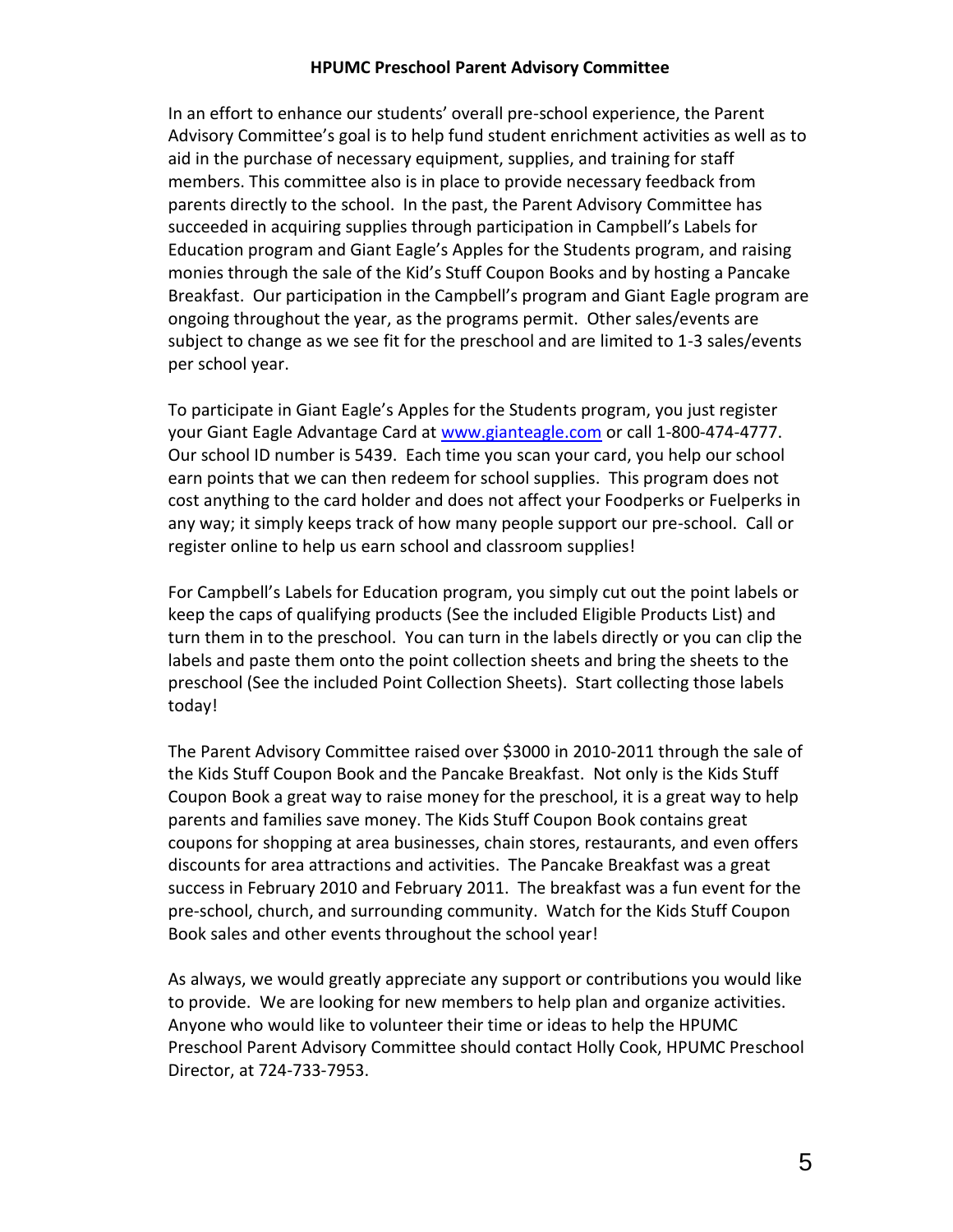# **Clothing for School**

Please make sure that children wear comfortable play clothes and non-slip play shoes. Children are better able to play and learn when they are comfortable and do not have to worry if their clothes should get dirty. Sometimes the classroom activities do get messy and there is always the possibility of bathroom accidents or spills at snack time. Extra clothes can always travel back and forth in a child's backpack.

Parents of the children in the 2-year-old classes need to provide diapers or pull-ups and wipes for their child. Please keep the teacher up-to-date on the status of each child's potty training.

# **Field Trips and Parties**

Throughout the school year, various trips and/or visitors to the school may be planned. The 2 year old class will participate in in-house "field trips" only, or like the 3 year olds, may go on trips with parents in family cars. The 4 year olds and Pre-K will participate in field trips that are within walking distance or they will travel with parents in individual family cars. Parents will be notified so appropriate transportation arrangements can be made. The destinations of the field trips may change from year to year. All trips and visitors are of a developmentally appropriate nature.

There will be three holiday parties during the year – Halloween, Christmas and Valentine's Day. The activities on party days will be 1 or 1½ hours in length (depending on age of children) and the children will attend school only for that time period. Each teacher will notify the parents of the day and time of the party as well as any other specific information prior to the party day (ex. costumes, treats, cards, etc.). Each teacher will provide a sign-up sheet for parents to volunteer to help with the party of their choice. The designated parents plan the parties with appropriate guidance from the teacher.

Additional special activities are planned throughout the year (Mother's Day, end-of-year picnics and Graduation for 4's), for which parents will receive appropriate information in a timely manner.

#### **Snacks and Birthdays**

Parents provide the snacks that the children will have on a daily basis. Teachers will assign specific snack days for each child. Teachers may request a special snack, a particular ingredient for a cooking activity or a snack of the child's choice. Please keep the snack simple & healthy and remember to check for any food allergies in the classroom. If a child has a food allergy, that child's parent(s) may need to provide appropriate snacks for him/her.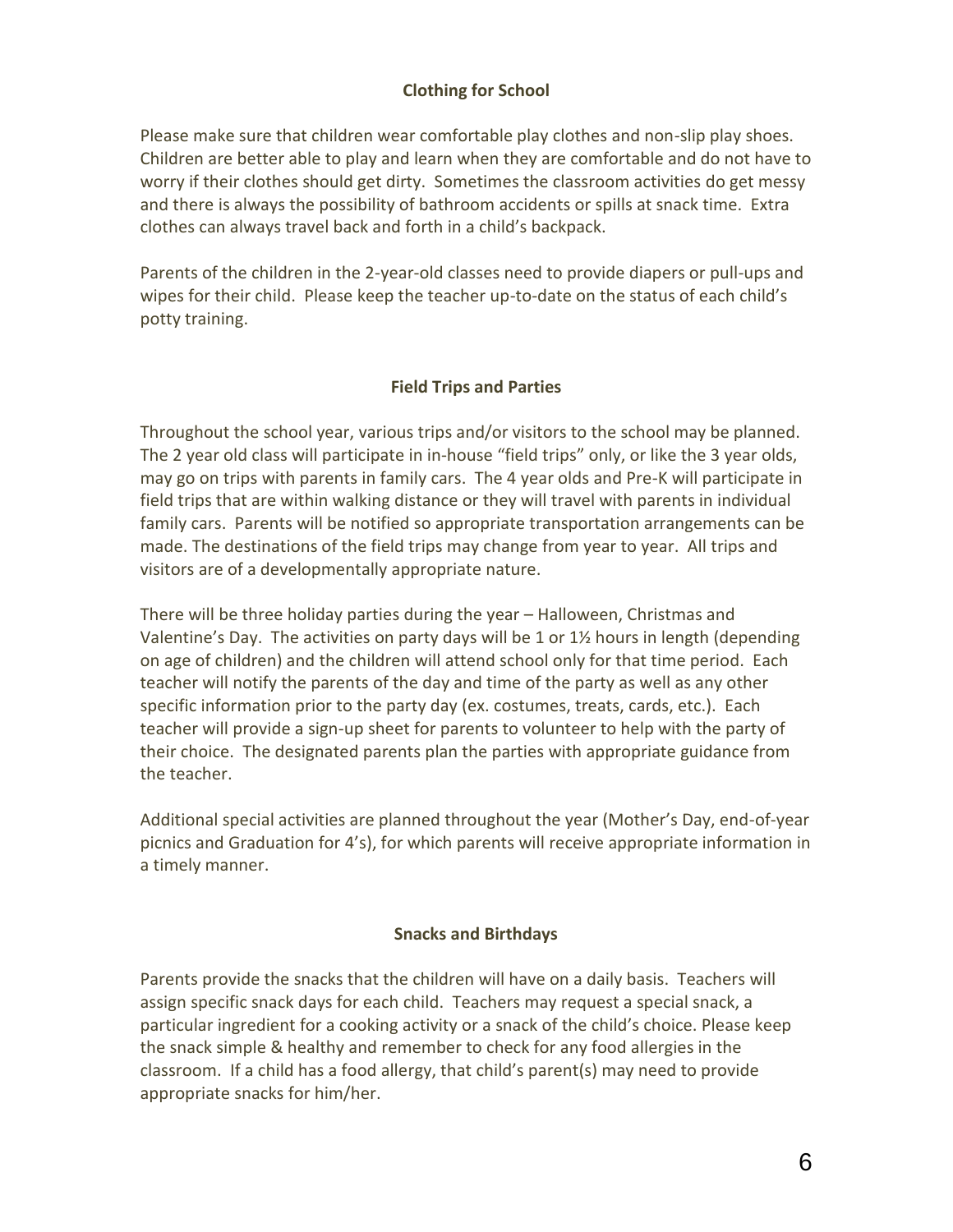Here are some suggestions for healthy snacks: pre-cut fruits or veggies, yogurt, cheese, crackers, graham crackers, animal crackers, goldfish, cheese-its, trail mix, whole grain cereals, granola bars, pretzels, applesauce, mini rice cakes or baked chips.

Birthdays may be celebrated in the classroom with a special snack. The teacher may assign a birthday treat day or the parent may request a day to bring a treat. Summer birthdays are celebrated in the late spring prior to the end of the school year. Please keep birthday treats simple and easy to serve. Each teacher will acknowledge the child's birthday in an appropriate manner.

### **Parent-Teacher Conferences**

Communication between parents and teachers is essential for a positive learning environment. Teachers will send home monthly newsletters as well as any other important information regarding the classroom. Classroom Calendars will be sent home on a monthly basis. The Pre-School Director also will send home a newsletter on a monthly basis which will provide families with information that pertains to the entire school. Please check each child's backpack on a daily basis for classroom and school information.

Parents are welcome to volunteer or visit the classroom whenever they wish. Parents are encouraged to share information with the teachers by way of a written note, by phone or by setting up a conference time. Please feel free to leave a message on the Pre-School phone (724-733-7953) and the teacher will return the call in a timely fashion. Conferences will be scheduled (optional for the younger children) during the school year to discuss each child's progress. Please contact the teacher at any time if there should be concerns or questions.

#### **Health Concerns**

Keeping children healthy is of great concern for our Pre-School. Although preschool children are not required to be immunized, it is important to remember that children will need the necessary immunizations to enter Kindergarten. It is advisable that children visit the doctor on a regular basis and receive all recommended immunizations. Parents will need to have the child's physician complete and sign the H.P.U.M.C Pre-School Physical Examination Form.

*If a child is taking a prescription or over-the–counter medication, we ask that the* medicine be given by the parent or caregiver before or after school hours. Pre-School staff members are not permitted to give children any medications.

Written documentation from a child's physician needs to be presented to the Pre-School staff and Director regarding a child's possible severe allergic reactions to any food, etc. which might require the need for anti-allergy medications to be kept on school premises. This information will be kept on file at the school.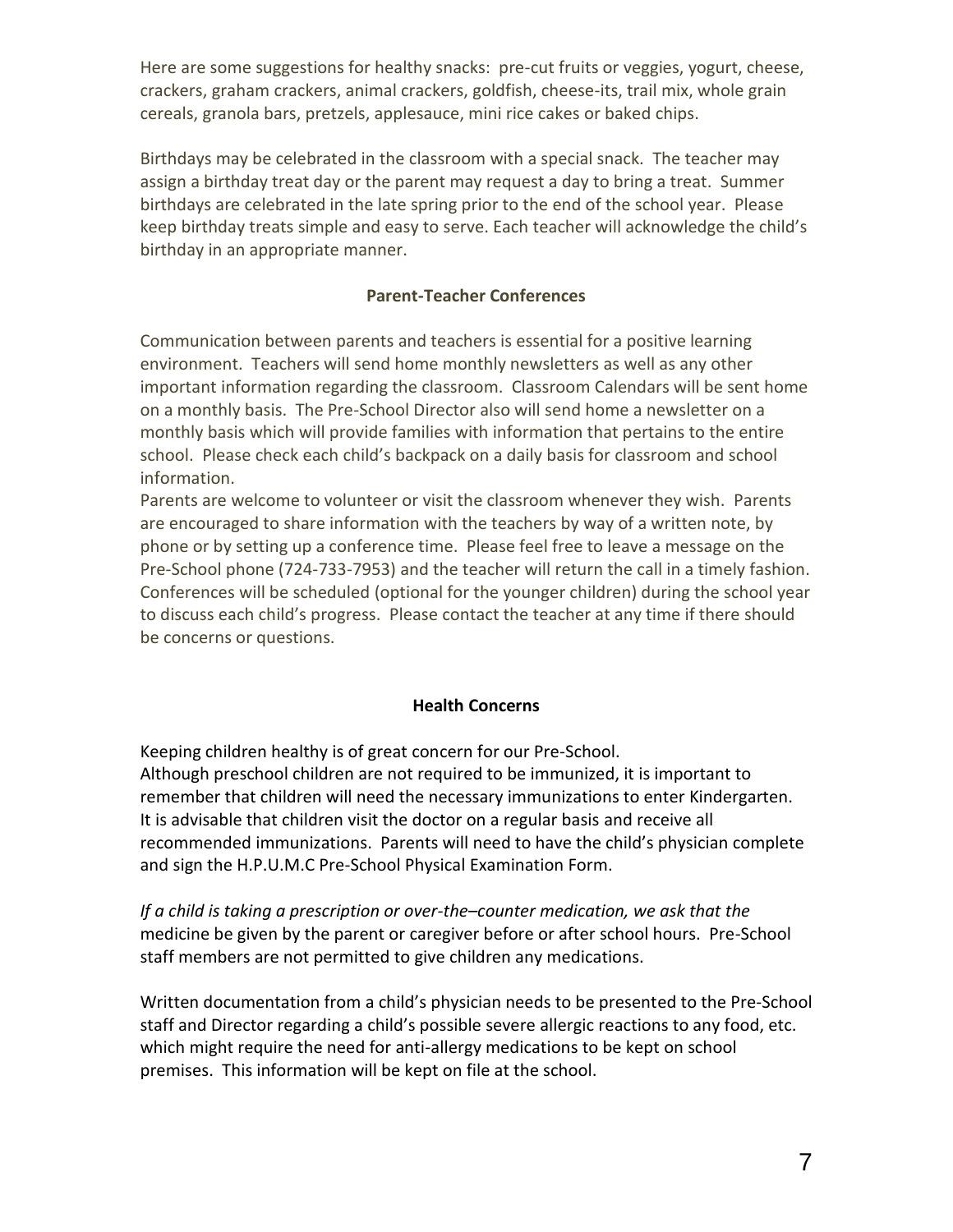# **School Closings and Delays**

H.P.U.M. Pre-School will follow The Plum Borough School District guidelines regarding closings and delays. The Plum and H.P.U.M. closings and/or delays will be posted/announced on KDKA TV and KDKA Radio"Storm Center" announcements.

\*If Plum Schools are closed due to severe weather or road conditions, our Pre-School will be closed.

\*If Plum Schools have a 1 or 2 hour delay in the morning, then our Pre-School will have a 30 minute delay for the start of the morning classes. All AM classes will be dismissed at the regular time. Afternoon classes will begin and dismiss at the normal times.

\*If an early dismissal occurs for the Plum Schools and it is announced on the radio or TV prior to 12:00 Noon, there will be NO afternoon classes.

\*If school should need to close for any other reason on a regularly scheduled day, then the parents will be notified by phone. A phone chain will be established in each class and will be used in case of an emergency closing.

 \*If there is ever any concern on the part of the parents regarding weather or road conditions, it is the choice of the parents whether or not to bring a child to school or to come to school early to pick up a child. Safety should always be of utmost concern.

#### **Child Abuse Policy**

Any employee of H.P.U.M. Church Pre-School who has reason to believe that a child in their care or in attendance at the school has been "abused", is required to report the concerns to the Director. The Director will discuss with the family the concerns regarding the child and if necessary, as required by law, report the circumstances to The Office of Children, Youth and Families or Child Line

# **Withdrawal from Pre-School**

If for any reason, a child needs to be withdrawn from H.P.U.M. Pre-School, please notify, in writing, the child's teacher and the Director as soon as possible so appropriate arrangements can be made.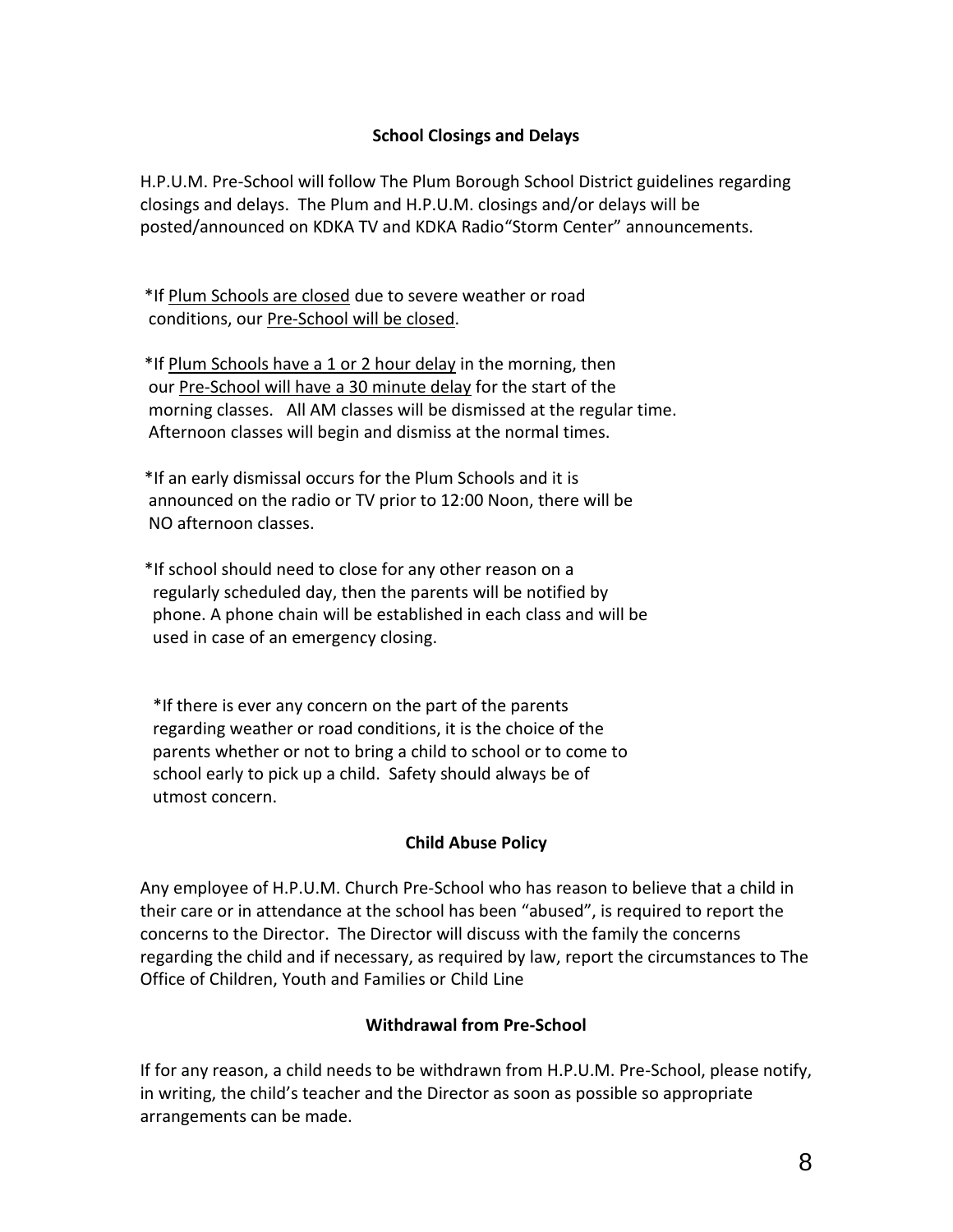#### **Speech, Hearing and Vision Screening**

H.P.U.M. Church Pre-School participates in screenings for speech, hearing and vision, which are conducted by outside agencies. The screenings are not mandatory, but highly recommended. Children need to be at least 3 years old to participate in these screenings. Vision screening is a free service, but there is a cost per child for the speech and hearing screening. Information regarding dates of screenings, cost per child and permission slips will be sent home prior to the screenings. A signed permission slip is required for each child to participate in the screenings.

#### **Children with Special Needs**

Children with special needs are welcome to attend H.P.U.M.C Pre-school, as long as they are capable of functioning in a typical pre-school classroom. All special needs must be discussed with the Director prior to the start of school. The Director MUST review all Individual Education Plans and approve outside support staff prior to the beginning of school/services. The visitation schedules of all support staff must be discussed with the Director and teacher, prior to the start of services at the school. If a child is to have the services of a TSS, then that person MUST be in attendance for the child to attend class.

### **Some Tips for Helping a Child in School**

Pre-School should be a positive and exciting experience for young children. It is important to instill in the child a love of learning and enthusiasm for attending school. Listed below are some ideas for parents and caregivers to inspire a child's interest in school:

- 1. Talk with the child, using appropriate words and grammar. Encourage the child to use words and ask questions. Have fun with language by making up songs and stories.
- 2. Take local field trips parks, zoo, library, stores, museums, and farms. Talk or write a story about the experience.
- 3. Provide crayons, paper, playdough, scissors, glue and blocks for creative expression.
- 4. Listen to all kinds of music.
- 5. Read, read, read and read some more!
- 6. Model a positive and friendly attitude towards school and teachers.